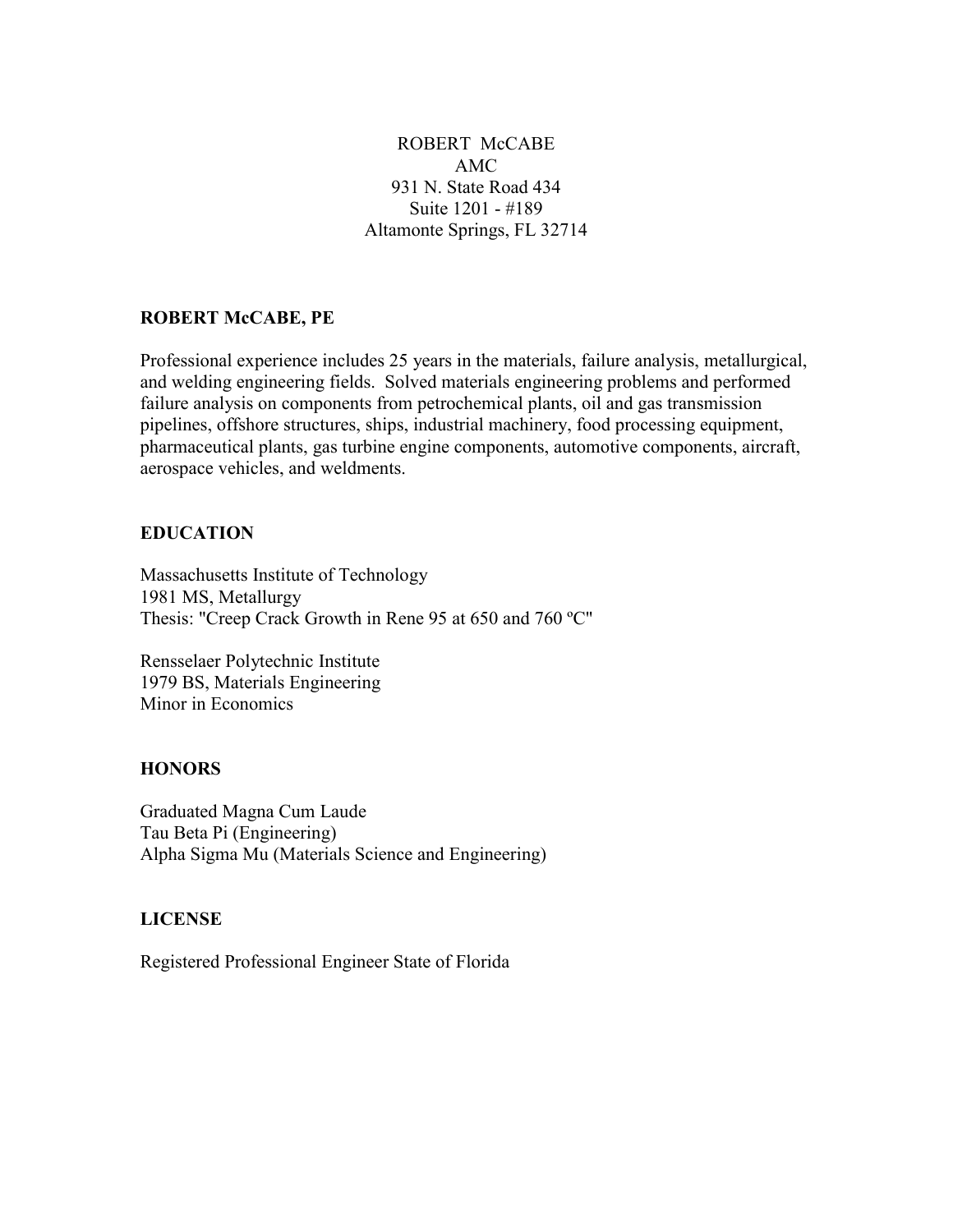### INDUSTRIAL EXPERIENCE

- 
- 
- 
- 
- 
- 
- 
- Pharmaceutical plants Food service industry
- 
- Failure analysis Gas turbine engine components
- Oil and gas pipe lines Welding and weld evaluation
- Mechanical testing Automotive components
- Ships Weld procedure qualification
- Heat treatment Nondestructive evaluation
- Quality assurance audits Metallurgical engineering
- Aircraft / Aerospace Fracture mechanics evaluation
	-
- Petrochemical plants Materials selection & processing

# PROFESSIONAL EXPERIENCE

Independent consultant providing materials and metallurgical failure analysis, welding, materials processing, corrosion, litigation consulting, accident investigation, forensic engineering, testing, inspection, and metallurgy services. Materials and metallurgical consulting services are provided to solve industrial processing problems, failure analysis, and for litigation support.

Acted as metallurgical and welding technical consultant to corporate engineering and construction fabrication facilities worldwide. Conducted metallurgical failure analyses of ships, industrial equipment, as well as oil and gas transmission pipe lines. Established welding procedures and provided technical direction for mechanical and nondestructive testing of weldments. Evaluated welding consumables and automated welding equipment. Developed welding procedures for both pipelines and offshore structure construction. Performed mechanical testing and metallurgical evaluation of offshore structures and pipelines. Responsible for dye penetrant, magnetic particle, ultrasonic, and radiographic inspection of offshore structures and pipelines. Responsible for characterizing and optimizing metallurgical and mechanical properties for the prototype flash butt welding project. This also included enhancing the mechanical properties and nondestructive inspection capability of flash butt welds.

Provided technical leadership for failure analysis, fracture mechanics assessment, welding, nondestructive inspection and testing. Developed welding procedure qualifications for critical welds including attachment points for aircraft stores. Provided expertise and technical support in evaluation and selection of materials, welding, heat treatment, soldering, brazing, plating and surface coatings, mechanical testing, materials and process design changes, manufacturing engineering, metallurgical processing, and related areas. Provided problem identification and solutions for failures, stress corrosion cracking, fatigue, dissimilar metal corrosion, galling, wear, weld cracking, and evaluation of various weldment or component defects effects on remaining useful life. Served as consultant and worked closely with customer and contractors' engineering representatives. Evaluated nondestructive inspection of aircraft and aircraft stores, including radiographic, ultrasonic, magnetic particle, fluorescent particle, dye penetrant,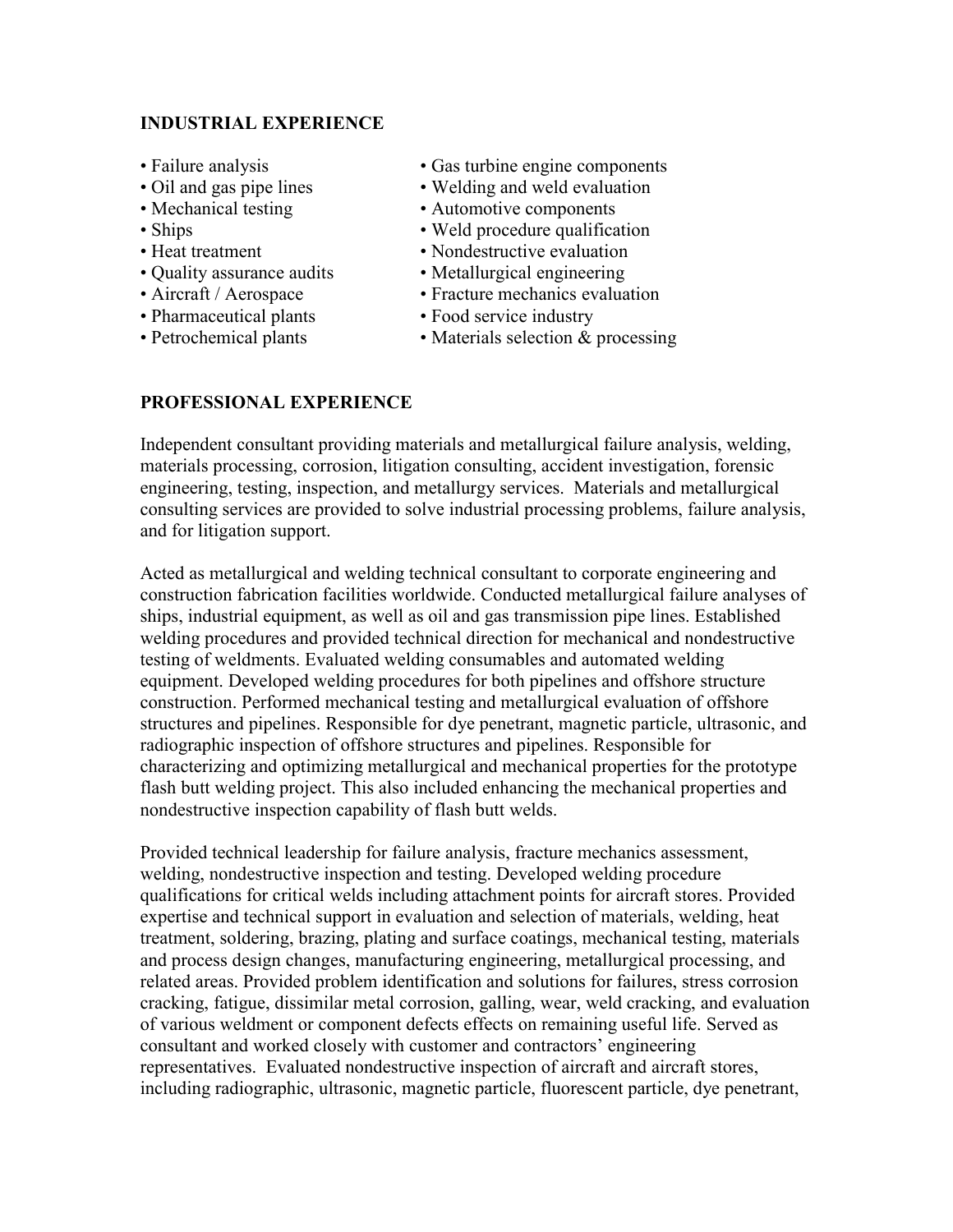visual and eddy current inspection of components. Evaluated and solved material problems on castings, forgings, powder metals, weldments, fiber reinforced metal matrix composites, polymeric materials, fiber reinforced polymer matrix composites, electronic boards and solder joints of aerospace and ground support equipment. Developed alternatives to materials and processing procedure issues in production, and maintenance. Engineering assessment of fracture mechanics analysis of critical airframe components and weldments.

Managed division's heat treatment facilities, and metallurgical analysis laboratory, as well as dimensional and nondestructive inspection staff. Developed welding procedures and heat treatment procedures for titanium, stainless steel and nickel base super alloy components for jet engines. Project assignments included enhancing brazing, thermal spraying, forming, electrodischarge machining and chemical milling of components. Acted as technical liaison with customers' engineering representatives to assure product met metallurgical requirements for aircraft engine components. Conducted metallurgical failure analyses and acted as metallurgical consultant for the corporation.

Characterized material properties of adhesives, polymers, and metallic materials at the Corporate Materials Research and Development Division. Evaluated metallic and nonmetallic materials for use in wide range of manufactured components produced at multiple plant sites.

### PROFESSIONAL ASSOCIATIONS

ASM International (The Materials Information Society) National Association of Corrosion Engineers (NACE) American Welding Society (AWS)

# COMMITTEE MEMBERSHIP

American Welding Society Member of the B1 Committee on Methods of Inspection

#### PUBLICATIONS, COURSES AND SEMINARS PRESENTED

Scanning Electron Microscope theory and laboratory at MIT

Heat Treatment theory and laboratory at MIT

Mechanical Properties of Materials Seminar presented at Structure and Materials Workshop 1991, Eglin Air Force Base